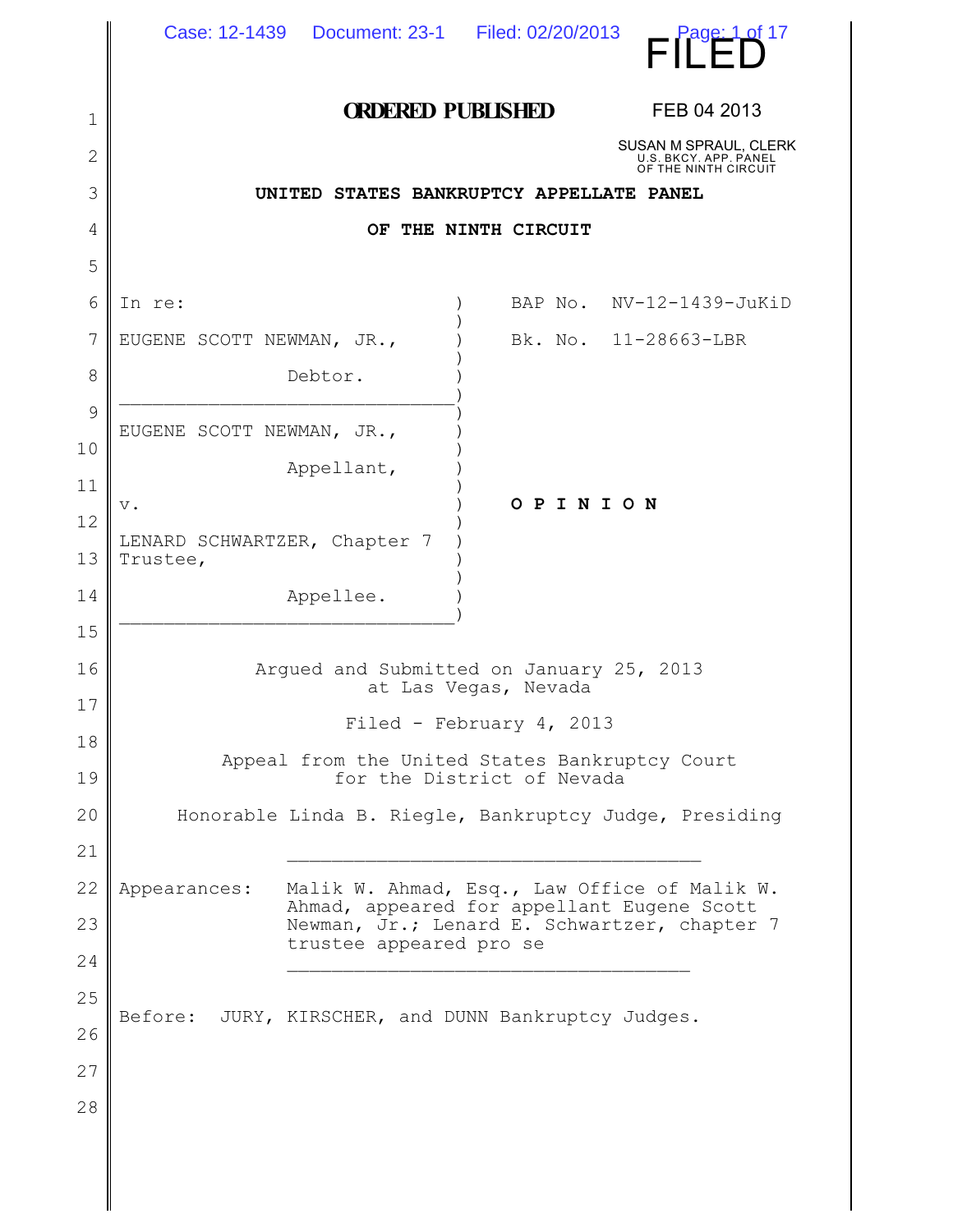JURY, Bankruptcy Judge:

1

2

7

14

22

3 4 5 6 Chapter  $7<sup>1</sup>$  debtor Eugene Scott Newman, Jr., appeals the bankruptcy court's order granting the motion to compel turnover of debtor's 2011 tax refund in the amount of \$4,727 brought by chapter 7 trustee Lenard Schwartzer. We AFFIRM.

## **I. FACTS**

8 9 10 11 12 13 Debtor and his spouse are married and residents of Nevada. On December 2, 2011, debtor filed his individual chapter 7 petition. Debtor's schedules did not list his 2011 tax refund as an asset nor did he claim any portion of the refund exempt. In January 2012, debtor made three amendments to his Schedules B and C which related to vehicles.

On March 12, 2012, debtor received his discharge.<sup>2</sup>

15 16 17 On May 1, 2012, the trustee sent debtor a letter requesting a copy of his 2011 tax return. Debtor complied. The jointly filed tax return showed a refund of \$5,135 due.

18 19 20 21 On May 11, 2012, the trustee sent debtor a second letter stating that a portion of the refund, in the sum of \$4,727, constituted property of the estate under § 541 and thus was subject to turnover under  $\S$  542(a). The letter further stated

23 24 25  $1$  Unless otherwise indicated, all chapter and section references are to the Bankruptcy Code, 11 U.S.C. §§ 101-1532. "Rule" references are to the Federal Rules of Bankruptcy Procedure and "Civil Rule" references are to the Federal Rules of Civil Procedure.

26 27 28  $2$  We take judicial notice of the docket of the underlying bankruptcy case and the imaged documents attached thereto. See O'Rourke v. Seaboard Sur. Co. (In re E.R. Fegert, Inc.), 887 F.2d 955, 957–58 (9th Cir. 1989).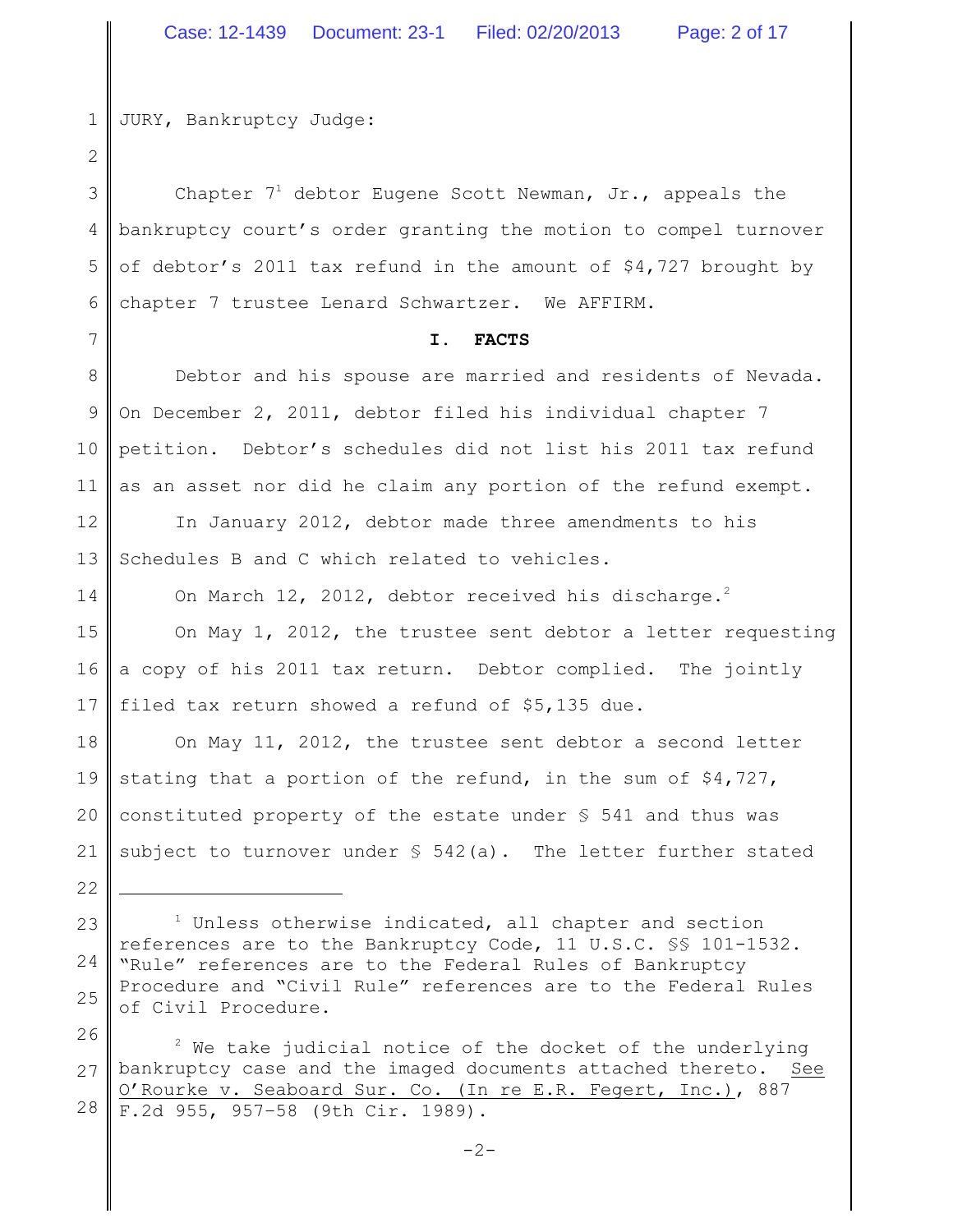$\mathsf I$ 

| 1             | that debtor could claim an exemption for the earned income                                                                                                                 |  |  |  |  |  |  |
|---------------|----------------------------------------------------------------------------------------------------------------------------------------------------------------------------|--|--|--|--|--|--|
| $\mathbf{2}$  | credit if debtor filed an amended Schedule C.                                                                                                                              |  |  |  |  |  |  |
| 3             | On May 22, 2012, debtor's counsel sent an email to the Help                                                                                                                |  |  |  |  |  |  |
| 4             | Desk at the bankruptcy court stating:                                                                                                                                      |  |  |  |  |  |  |
| 5             | I have the following cases to reopen for changes in                                                                                                                        |  |  |  |  |  |  |
| 6             | the schedules <sup>3</sup> Do I need to pay the reopening<br>case fee of \$269 in each case. These folks have been<br>discharged. The procedural question is if the fee is |  |  |  |  |  |  |
| 7             | payable after discharge or after the closure of the<br>case. As usual thanks for your help.                                                                                |  |  |  |  |  |  |
| $\,8\,$       |                                                                                                                                                                            |  |  |  |  |  |  |
| $\mathcal{G}$ | On May 23, 2012, the Help Desk responded: "Yes, the                                                                                                                        |  |  |  |  |  |  |
| 10            | reopening fee needs to be paid in each case with that motion.                                                                                                              |  |  |  |  |  |  |
| 11            | Thank you."                                                                                                                                                                |  |  |  |  |  |  |
| 12            | On May 30, 2012, debtor's counsel filed an ex parte motion                                                                                                                 |  |  |  |  |  |  |
| 13            | to reopen debtor's case even though debtor's case was not                                                                                                                  |  |  |  |  |  |  |
| 14            | closed.                                                                                                                                                                    |  |  |  |  |  |  |
| 15            | On July 9, 2012, the trustee moved for an order compelling                                                                                                                 |  |  |  |  |  |  |
| 16            | turnover of the 2011 tax refund in the amount of \$4,727 and for                                                                                                           |  |  |  |  |  |  |
| 17            | sanctions of \$250 (Turnover Motion).                                                                                                                                      |  |  |  |  |  |  |
| 18            | On July 16, 2012, debtor's counsel filed an opposition to                                                                                                                  |  |  |  |  |  |  |
| 19            | the Turnover Motion arguing: (1) the tax refund of the non-                                                                                                                |  |  |  |  |  |  |
| 20            | debtor spouse was not property of the estate subject to                                                                                                                    |  |  |  |  |  |  |
| 21            | turnover; (2) the non-debtor spouse need not turn over her                                                                                                                 |  |  |  |  |  |  |
| 22            | portion of the refund due to the application of the Withholding                                                                                                            |  |  |  |  |  |  |
| 23            | Rule, the Proportionate Income Rule, or the $50/50$ Refund Rule; <sup>4</sup>                                                                                              |  |  |  |  |  |  |
| 24            |                                                                                                                                                                            |  |  |  |  |  |  |
| 25            | Counsel listed debtor's case as well as Case No. 09-<br>32838.                                                                                                             |  |  |  |  |  |  |
| 26            | These rules reflect three approaches that various                                                                                                                          |  |  |  |  |  |  |
| 27            | bankruptcy courts have taken in allocating tax refunds between<br>the debtor and non-debtor spouse. See In re Spina, 416 B.R. 92,                                          |  |  |  |  |  |  |
| 28            | (continued)                                                                                                                                                                |  |  |  |  |  |  |

-3-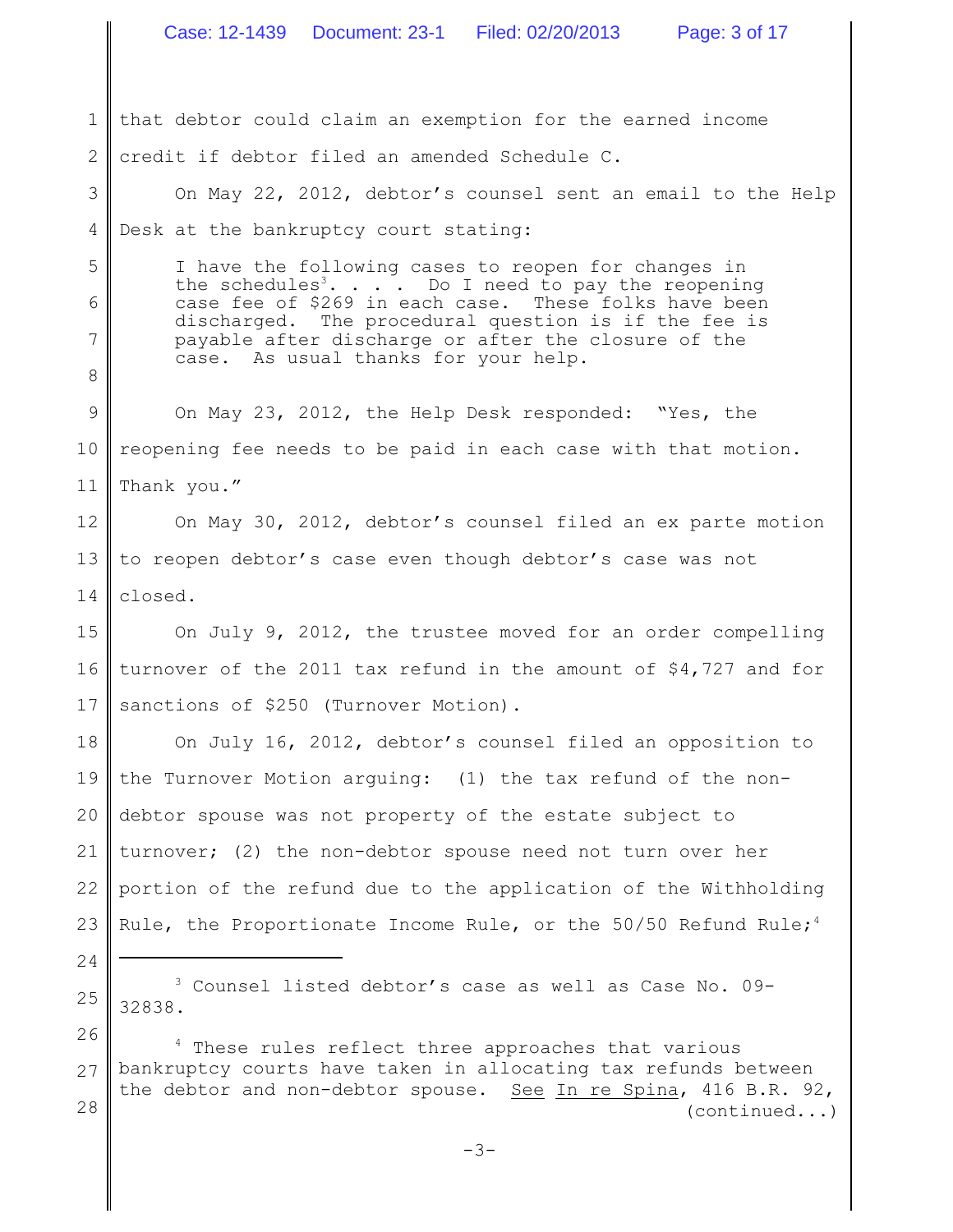1 2 3 4 5 6 7 8 9 10 11 12 13 14 15 16 17 18 19 20 21 22 23 24 25 26 27 28  $4$  (...continued) 96-97 (Bankr. E.D.N.Y. 2009). The Withholding Rule "allocates the joint tax refund between the spouses in proportion to their respective tax withholding." Id. at 96. Under this rule, a nondebtor spouse may have been employed but not have generated any withheld taxes, and, therefore, would have no right to any withheld taxes which are repaid to the taxpayer. Id. The Proportionate Income Rule allocates the tax refund as a direct percentage of the earnings of the spouses. Id. The 50/50 Refund Rule, a minority view which applies New York matrimonial law, creates a rebuttable presumption that each spouse contributed equally to the household, including nonmonetary contributions, and, therefore, the refund should be divided equally between the spouses. Id. at 96-97. See also In re Palmer, 449 B.R. 621 (Bankr. D. Mont. 2011) (adopting formula used by Internal Revenue Service to allocate tax refund).  $5$  Debtor has provided no transcripts in the record on appeal.  $6$  This section provides: 1. The following property is exempt from execution, except as otherwise specifically provided in this section or required by federal law: . . . (aa) Any tax refund received by the judgment debtor that is derived from the earned income credit (continued...)  $-4-$ (3) allocation of a joint tax refund is predicated upon consideration of many factors; and (4) the trustee's motion to compel was "too late" because debtor and his spouse spent the money to pay utility bills, their mortgage and other expenditures. On August 9, 2012, the bankruptcy court heard the matter and granted the trustee's Turnover Motion by order entered August 19, 2012.<sup>5</sup> On August 22, 2012, debtor amended his Schedule C to claim the sum of  $$3,094$  exempt under Nev. Rev. Stat. 21.090 $^6$ , the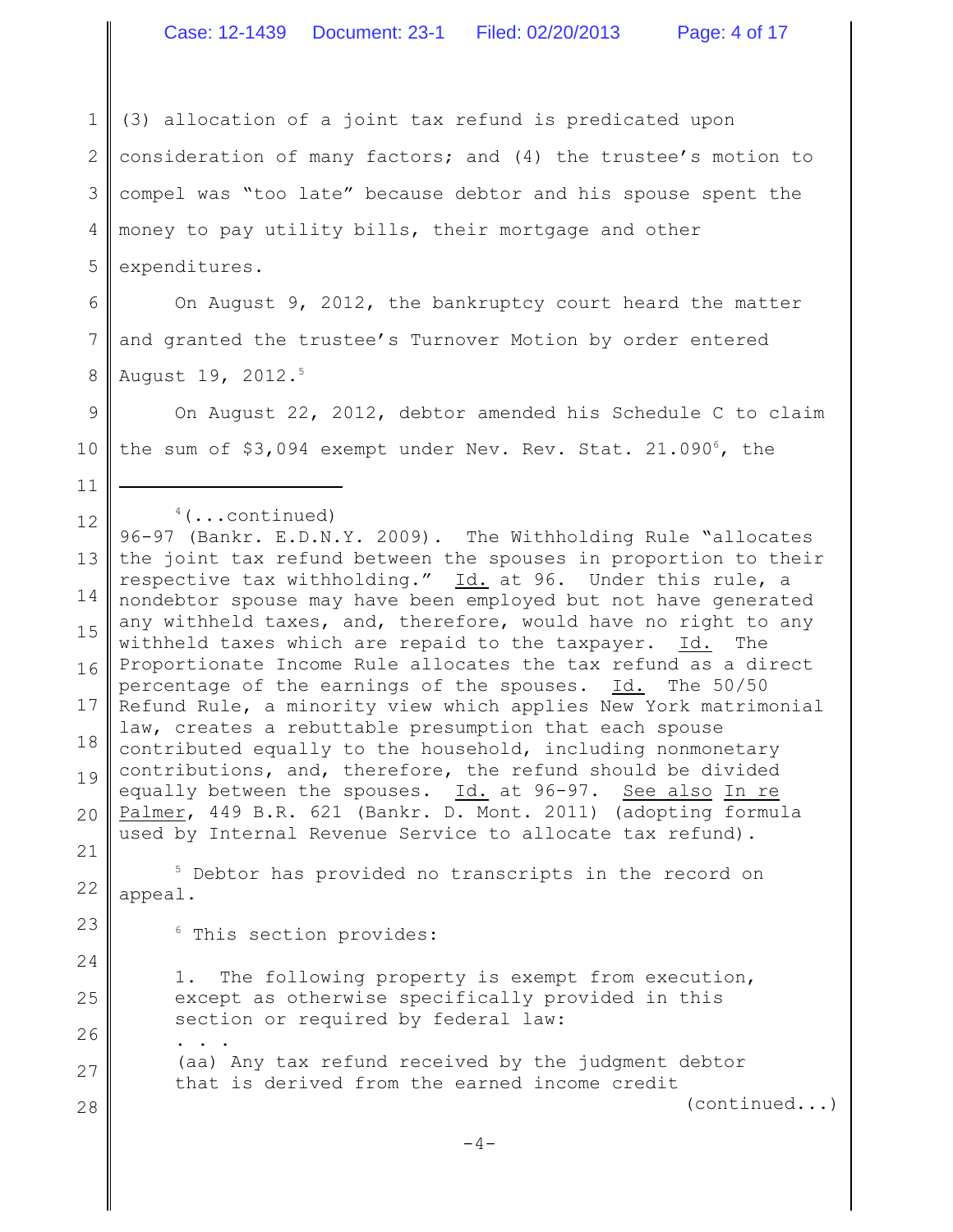1 2 3 4 5 earned income exemption statute, and to claim an additional \$1000 exempt under Nev. Rev. Stat. 21.090(1)(z), the wildcard exemption. Debtor's amended Schedule C does not identify the property to which the exemption applies, but we presume it is the tax refund at issue in this appeal.

6 7 On August 22, 2012, the same date the amended Schedule C was filed, debtor filed a timely notice of appeal.

#### **II. JURISDICTION**

9 10 11 The bankruptcy court had jurisdiction over this proceeding under 28 U.S.C.  $\frac{1}{5}$  1334 and 157(b)(2)(A), (B) and (E). We have jurisdiction under 28 U.S.C. § 158.

#### 13 14 Whether the bankruptcy court erred in entering the turnover order.

# 15

20

25

12

8

### **IV. STANDARD OF REVIEW**

**III. ISSUE**

16 17 18 19 Whether property is included in a bankruptcy estate and procedures for recovering estate property are questions of law that we review de novo. White v. Brown (In re White), 389 B.R. 693, 698 (9th Cir. BAP 2008).

#### **V. DISCUSSION**

21 22 **A. Debtor Did Not Exempt Any Portion of the Tax Refund Before the Bankruptcy Court Ruled**

23 24 Debtor first contends that the bankruptcy court erred as a matter of law in holding that debtor's earned income credit of

<sup>26</sup> 27 28  $<sup>6</sup>(...$ continued)</sup> described in section 32 of the Internal Revenue Code, 26 U.S.C. § 32, or a similar credit provided pursuant to a state law.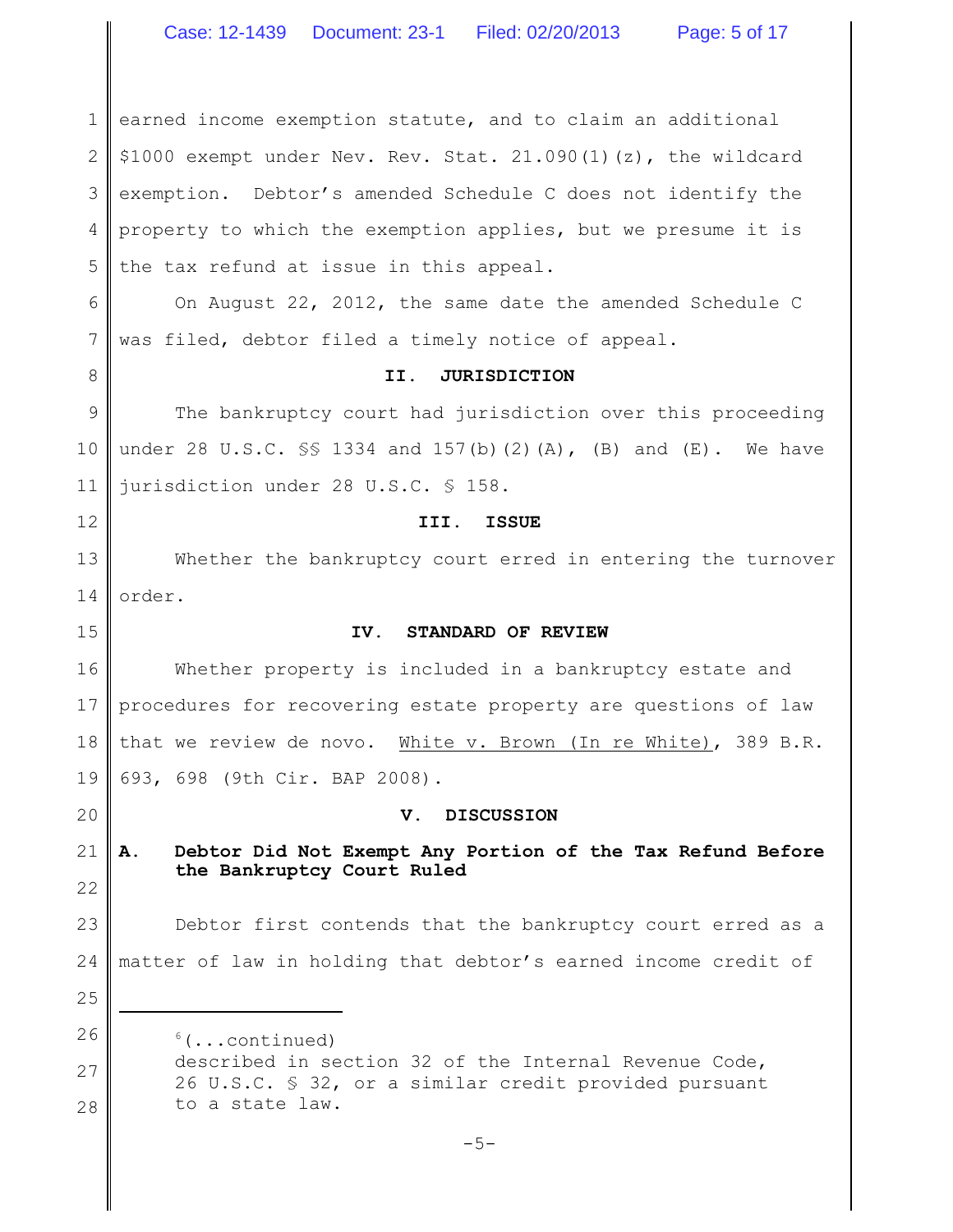1 2 \$3,094 is not exempted under Nev. Rev. Stat. 21.090. This contention is erroneous.

3 4 5 6 7 8 9 10 11 12 13 14 Debtor's earned income credit exemption was not listed in his original Schedule B or C, nor did debtor amend his Schedules to claim the exemption in the tax refund prior to the bankruptcy court's ruling on the trustee's Turnover Motion.<sup>7</sup> It was only after the bankruptcy court entered an order in favor of the trustee on the Turnover Motion that debtor filed his amended Schedule C and, even then, his amended Schedule does not identify the property to which the exemption applies. $8$  Because debtor's amended Schedule C was not before the bankruptcy court with respect to the order on appeal, we do not consider it now. Oyama v. Sheehan (In re Sheehan), 253 F.3d 507, 512 n.5 (9th Cir. 2001) ("Evidence that was not before the [trial] court will

15

16 17 18 19 20 21 22 23  $7$  We are aware that the purported reason for the delay in amending Schedule C was debtor's attorney's mistaken belief that before amending the Schedule, it was first necessary to obtain a court order reopening debtor's case even though the case had not yet been closed. As a result of his mistaken belief, debtor's attorney claims that the amended Schedule C should be considered on the basis of excusable neglect. However, once the bankruptcy court entered the order granting the trustee's Turnover Motion, debtor's remedy was to file a motion under Civil Rule 59, as incorporated by Rule 9023, or file a motion under Civil Rule 60(b), as incorporated by Rule 9024. Debtor did neither and from what we can tell, debtor's attorney now raises the issue of his excusable neglect for the first time in this appeal. We address this argument in further detail below.

24 25 26 27 28  $8$  Under Rule 1009(a), a debtor may amend his schedules as a matter of course at any time prior to the closing of the case. Generally, "[t]he bankruptcy court has no discretion to disallow amended exemptions, unless the amendment has been made in bad faith or prejudices third parties." Arnold v. Gill (In re Arnold), 252 B.R. 778, 784 (9th Cir. BAP 2000) (citing Martinson v. Michael (In re Michael), 163 F.3d 526, 529 (9th Cir. 1998)).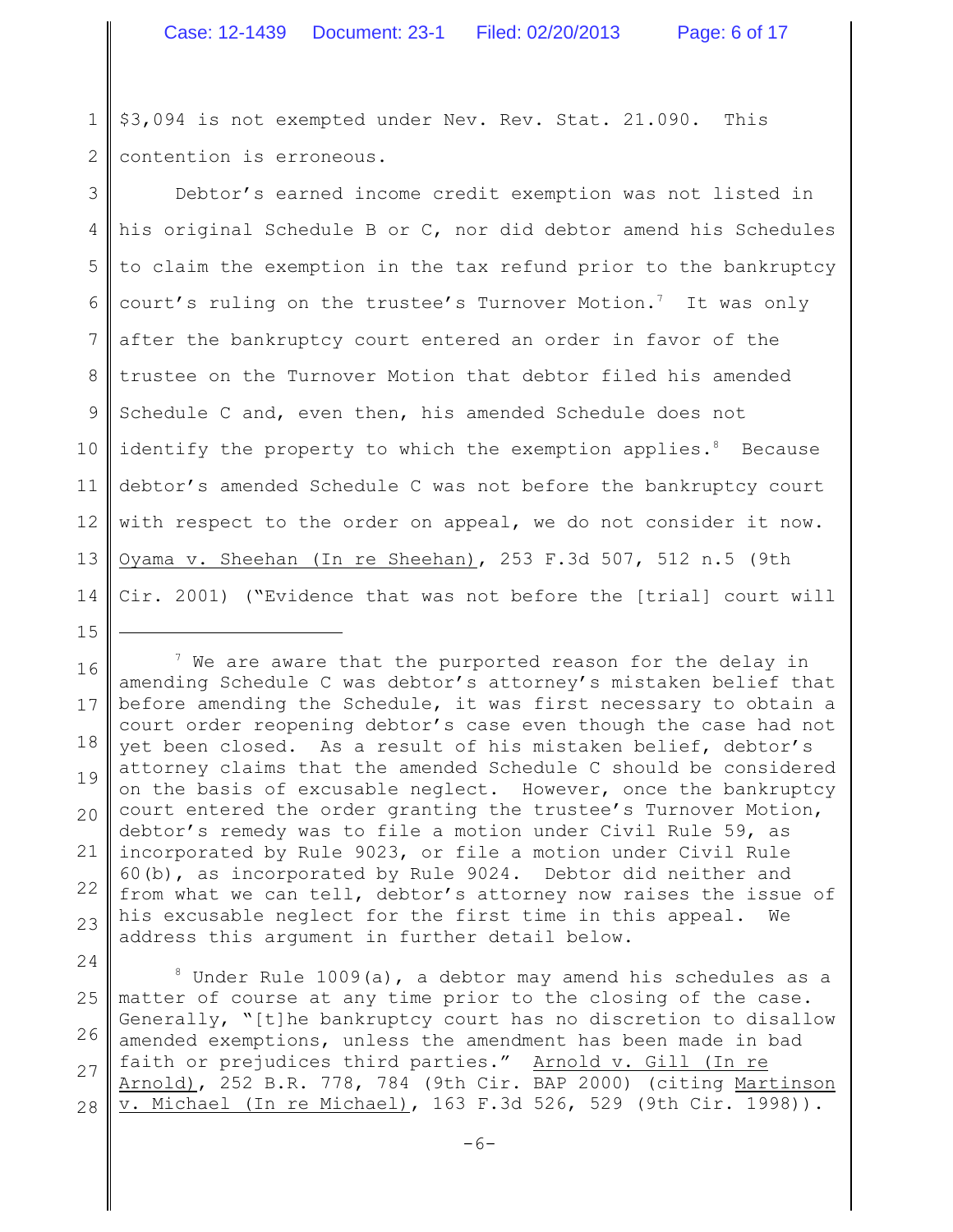1 2 3 4 5 6 7 8 not generally be considered on appeal.") (citing Karmun v. Comm'r, 749 F.2d 567, 570 (9th Cir. 1984)); see also Kirshner v. Uniden Corp. of Am., 842 F.2d 1074, 1078 (9th Cir. 1988) ("Papers not filed with the [trial] court or admitted into evidence by that court are not part of the clerk's record and cannot be part of the record on appeal."). As it now stands, the order on appeal necessarily subsumes a determination that the tax refund at issue is nonexempt property of the estate.

### **B. The Tax Refund Was Property of Debtor's Estate**

9

10 11 12 13 14 15 16 17 18 Debtor next challenges the bankruptcy court's conclusion that the entire tax refund was property of his estate. Section 541(a)(1) provides that property of the estate includes all legal or equitable interests of the debtor in property as of the commencement of the case. Under  $\frac{1}{2}$  541(a)(2), the estate also includes "[a]ll interests of the debtor and the debtor's spouse in community property as of the commencement of the case that is . . . under the sole, equal or joint management and control of the debtor." (Emphasis added).

19 20 21 22 23 24 25 "[T]he right to receive a tax refund constitutes an interest in property." Nichols v. Birdsell, 491 F.3d 987, 990 (9th Cir. 2007). The nature and extent of the debtor's interest in the tax refund is determined by nonbankruptcy law. Travelers Cas. & Sur. Co. of Am. v. Pac. Gas & Elec. Co., 549 U.S. 443, 451 (2007) (citing Butner v. United States, 440 U.S. 48, 54–55 (1979)). Nevada law applies here.

26 27 28 Under Nevada law, all property acquired by either spouse during the marriage, with some exceptions not applicable here, is community property. Nev. Rev. Stat. 123.220; see Norwest

-7-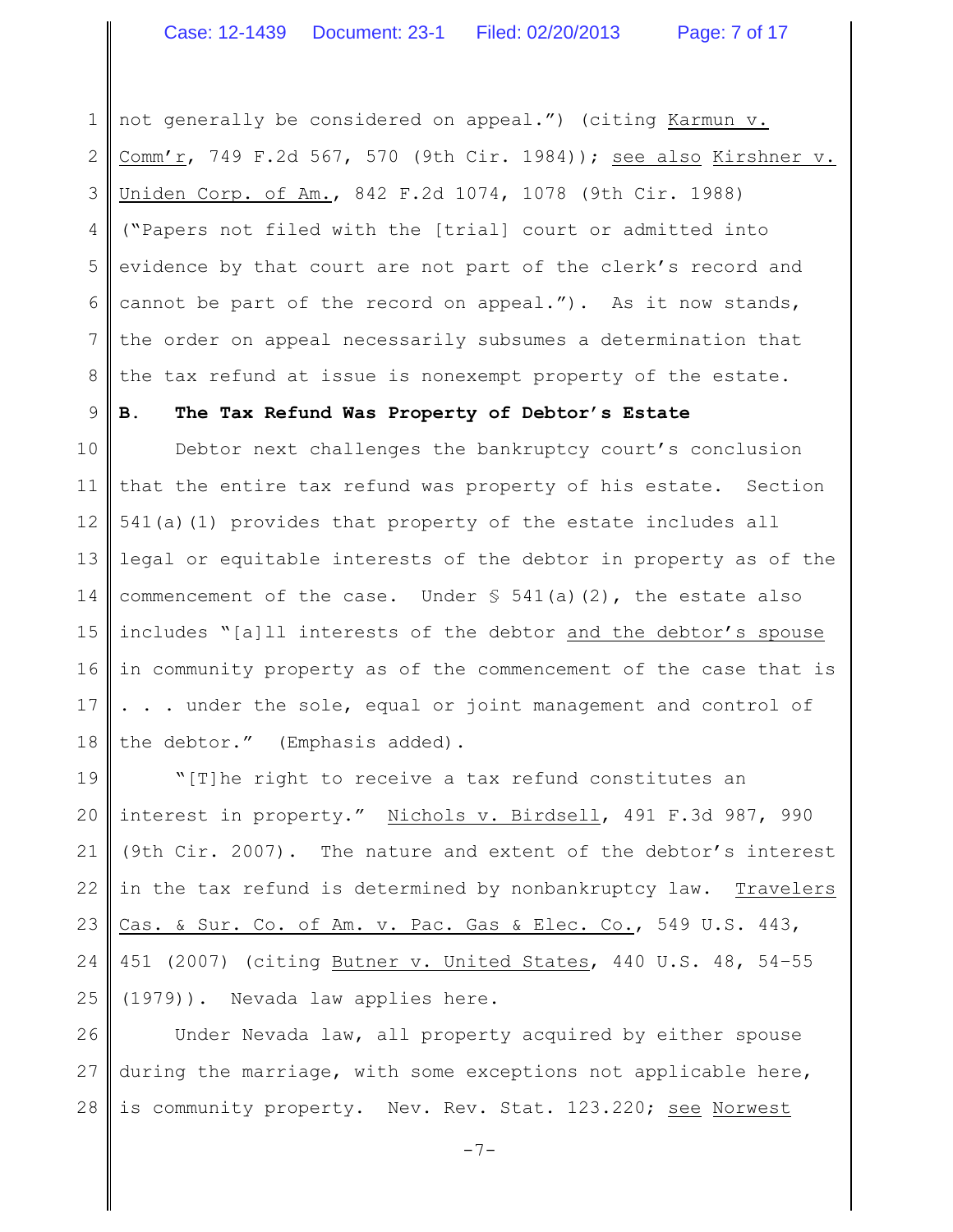1 2 3 4 5 6 7 8 9 10 11 12 13 14 15 16 Fin. v. Lawver, 849 P.2d 324, 326 (Nev. 1993) (wages of either spouse during marriage are considered to be community funds regardless of which spouse earns the greater income or which spouse supports the community). Spouses also have joint control of community property. Either spouse may transfer or encumber community property without the consent of the other subject to several exceptions, which are not relevant here. Nev. Rev. Stat. 123.230; Soper v. Crystal Palace Gambling Hall, Inc. (In re Crystal Palace Gambling Hall, Inc.), 36 B.R. 947, 950 (9th Cir. BAP 1984). Therefore, because the tax refund is community property subject to the joint control of either spouse, § 541(a)(2) "dictates that the entire prorated tax refund is property of [d]ebtor's bankruptcy estate." In re Martell, 349 B.R. 233, 236 (Bankr. D. Idaho 2005). We thus conclude that the bankruptcy court properly found the tax refund was property of debtor's estate subject to turnover.

#### 17 **C. The Bankruptcy Court Properly Ordered Turnover**

18 19 20 21 Having concluded that the tax refund was property of debtor's estate, we next consider whether the trustee may compel turnover of the property from debtor when he has spent the funds. Section 542(a) provides:

22

23

Except as provided in subsection (c) or (d) of this

<sup>24</sup> 25 26 27 28 <sup>9</sup> Debtor advocates that instead of applying Nevada's community property law to this case, we should apply what is known as the 50/50 Refund Rule. Debtor provides no cogent reason — other than a favorable outcome for himself and nondebtor spouse — as to why this Panel should adopt a minority view followed by a handful of bankruptcy courts in New York that apply New York matrimonial law. Simply put, New York is not a community property state.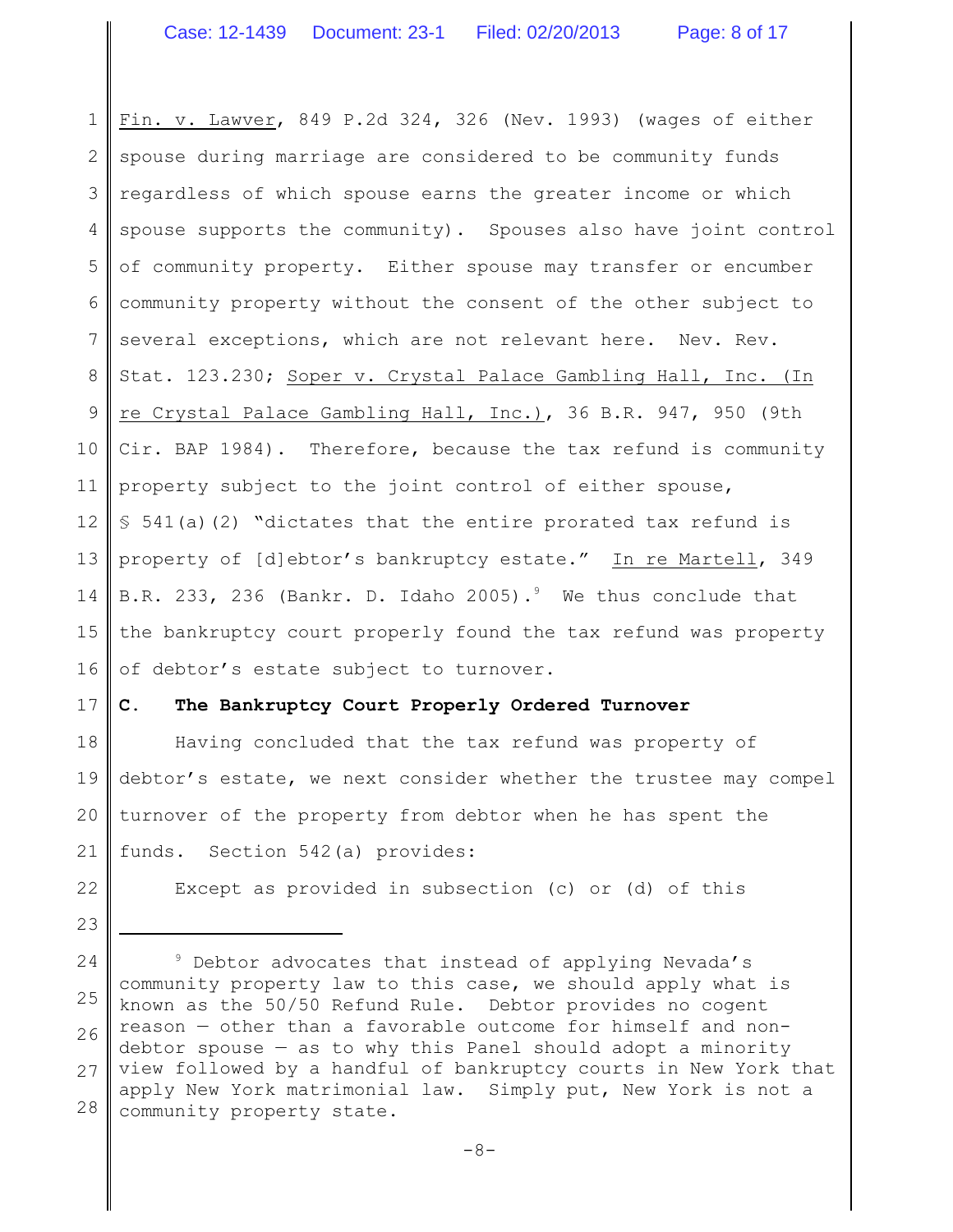1

2

3

4

5

section, an entity, other than a custodian, in possession, custody, or control, during the case, of property that the trustee may use, sell, or lease under section 363 of this title, or that the debtor may exempt under section 522 of this title, shall deliver to the trustee, and account for, such property or the value of such property, unless such property is of inconsequential value or benefit to the estate.

6 7 8 9 10 11 12 13 14 15 16 17 18 19 20 21 22 23 24 25 26 27 28 Relying on Brown v. Pyatt (In re Pyatt), 486 F.3d 423 (8th Cir. 2007), debtor contends that by spending the funds, they are no longer in his "possession, custody or control" within the meaning of  $\frac{1}{2}$  542(a). In Pyatt, although the debtor had approximately \$1,900 in his bank account at the time his petition was filed, the Eighth Circuit found that he could not be compelled to turn over that amount when most of the funds were used to honor prepetition checks that cleared soon after his bankruptcy filing because the funds were no longer in his possession or control. In reaching this conclusion, the court first reasoned that the language of  $\S$  542(a) said nothing about whether the obligation to deliver the property to the trustee continued after custody or control ceased. Id. at 428. Next, citing Maggio v. Zeitz, 333 U.S. 56 (1948), the court observed that pre-Code practice suggested that § 542(a) permitted a trustee to compel turnover only from entities which have control of property of the estate or its proceeds at the time of the turnover demand. Id. at 428-29. The court also rejected the argument that present possession was not required in light of the statutory language that authorized the trustee to demand turnover of the property, "or its value." According to the Eighth Circuit, this language meant that if a debtor transferred property of the estate and received value for it, "a trustee may

 $-9-$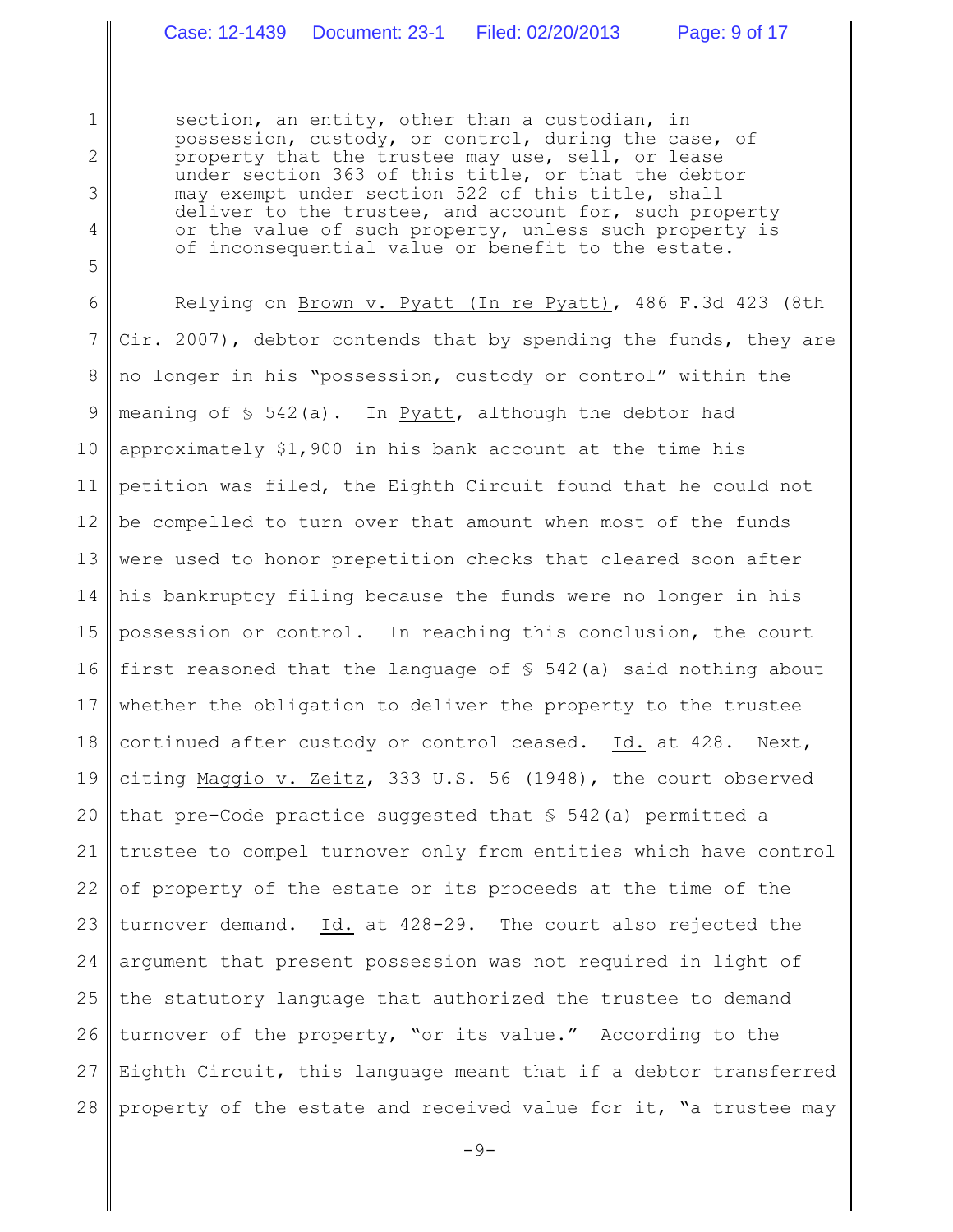1 2 3 compel him to turn over the value of the property because he still has control over the proceeds of the property." Id. at 429.

4 5 6 7 8 9 10 11 12 13 14 Finally, the court expressed concern that if present "possession, custody or control" was not required, the "trustee could proceed both against the debtor and against the payees and obtain double satisfaction." Id. at 427. The court noted that § 550(d) prohibited double satisfaction in avoidances under §§ 544, 545, 547-549, 553(b), and 724(a) but made no mention of § 542(a). The court reasoned: "The absence of such a prohibition suggests that the drafters did not intend to authorize a trustee to proceed under  $\S$  542(a) against everyone who may have had control over property of the estate at some point after the petition was filed." Id. at 427-28.

15 16 17 18 19 20 21 22 23 24 25 The Pyatt ruling does not persuade us. Among the Circuit courts and Bankruptcy Appellate Panels that have addressed the issue before us, Pyatt represents a minority view.<sup>10</sup> The Fourth and Seventh Circuits and the Sixth and Tenth Circuit bankruptcy appellate panels do not require the debtor/defendant to have present possession, custody or control of property when a demand for turnover is made. See Beaman v. Vandeventer Black, LLP (In re Shearin), 224 F.3d 353 (4th Cir. 2000) (law firm, having possessed year-end profits belonging to the debtor during the pendency of his bankruptcy case, must turn over profits, or their equivalent value, to the trustee, notwithstanding that the

26

<sup>27</sup> 28  $10$  We note that the Nevada District Court has followed Pyatt in Shapiro v. Henson (In re Henson), 449 B.R. 109 (D. Nev. 2011).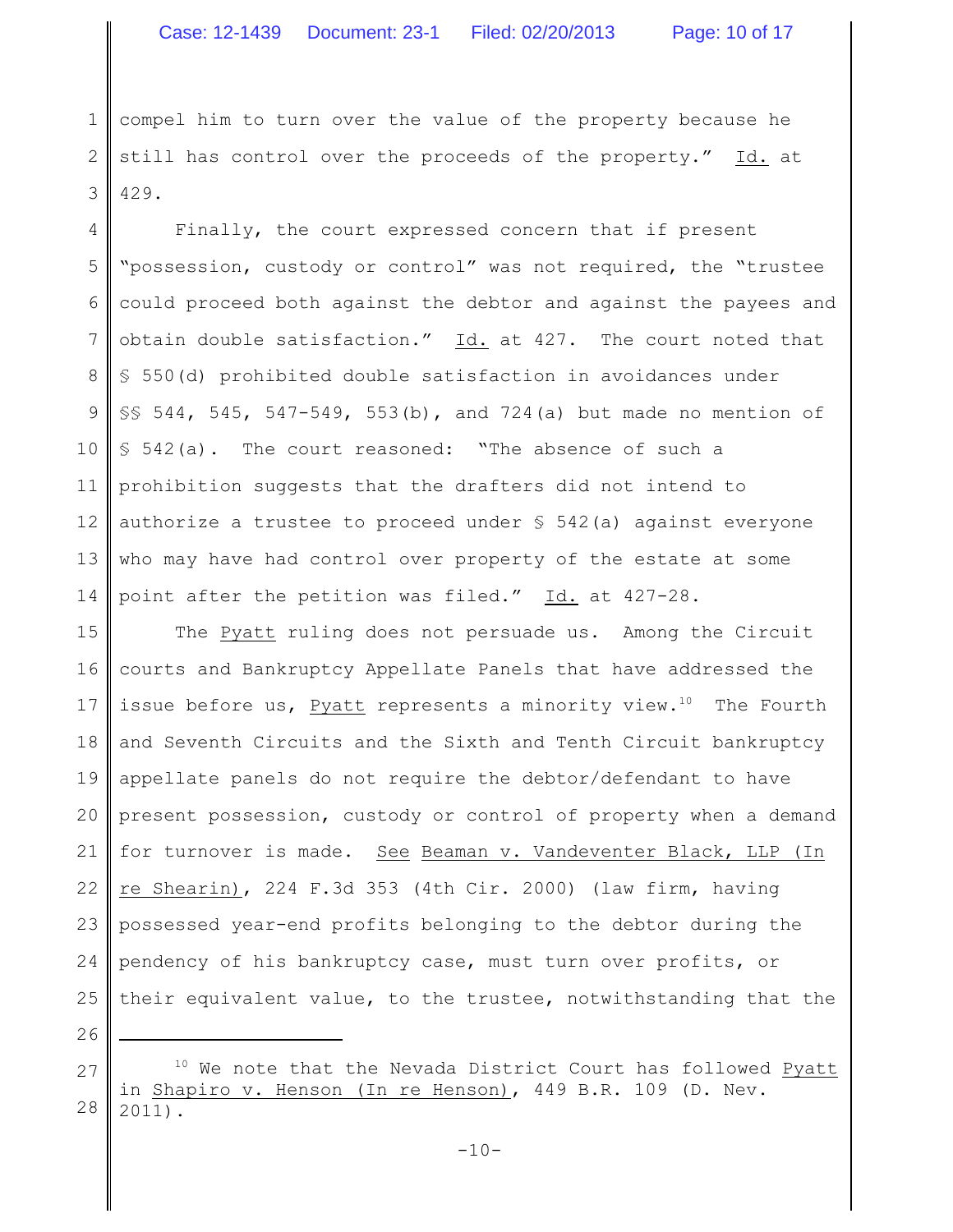1 2 3 4 5 6 7 8 9 10 11 12 13 14 15 16 17 18 19 20 law firm no longer possessed the funds at the time the turnover proceeding was filed); Boyer v. Carlton, Fields, Ward, Emmanuel, Smith & Cutler, P.A. (In re USA Diversified Prods., Inc.), 100 F.3d 53, 56 (7th Cir. 1996) ("[B]y the time the trustee got around to demanding the money from the law firm, the law firm no longer had it, so how could it deliver it to the trustee? [Section 542], however, requires the delivery of the property or the value of the property. Otherwise, upon receiving a demand from the trustee, the possessor of property of the debtor could thwart the demand simply by transferring the property to someone else. That is not what the statute says,  $\ldots$  and can't be what it means.") (emphasis in original); Bailey v. Suhar (In re Bailey), 380 B.R. 486, 491-93 (6th Cir. BAP 2008) (portion of tax refund which was property of the debtor's estate retained by attorney for unpaid attorney's fees and no longer in the debtor's possession was subject to turnover); and Jubber v. Ruiz (In re Ruiz), 455 B.R. 745 (10th Cir. BAP 2011) (requiring turnover of the balance of funds in the debtors' checking account when petition was filed, prior to payment of checks that debtors had written prepetition).

21 22 23 24 25 26 27 28 Recently, in the unpublished decision of Rynda v. Thompson (In re Rynda), 2012 WL 603657 (9th Cir. BAP Jan. 30 2012), another Panel of this court held that  $\S$  542(a) does not require current possession under circumstances similar to those here. In Rynda, the debtor filed a chapter 7 petition and did not list her entitlement to tax refunds under state and federal law in her Schedule B or claim such refunds exempt in her Schedule C. After learning about the refunds, the trustee made a demand on

-11-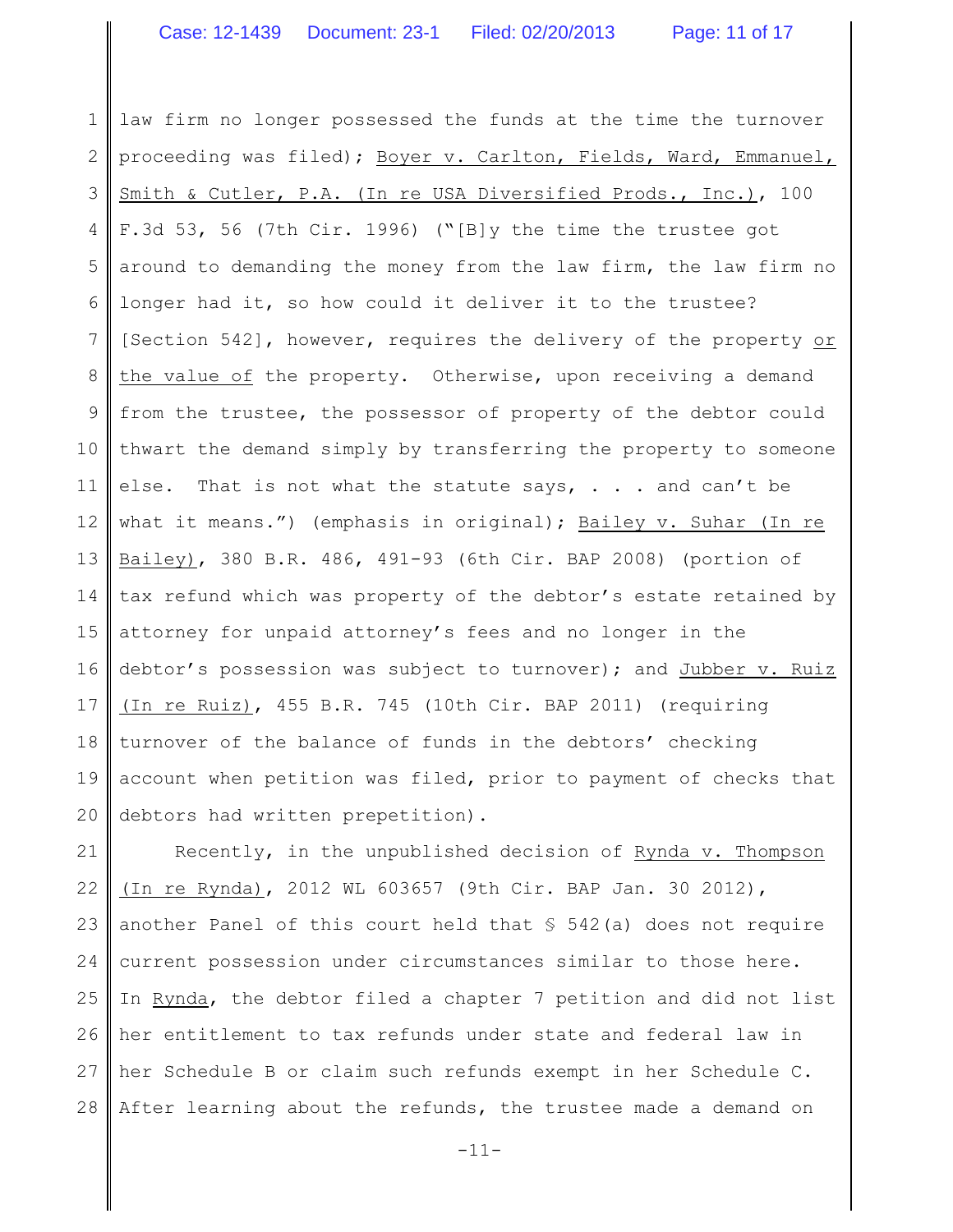1 2 3 4 5 6 7 8 9 10 the debtor to turn over the refunds. In response, the debtor asserted, among other things, that the funds were no longer in her possession — although she offered to make monthly payments to pay the amount of the refunds. The trustee refused her proposal and filed a motion for turnover of the refunds under § 542. After a hearing, the bankruptcy court issued a decision determining that a turnover order was appropriate if a debtor came into possession of estate property after filing a petition, even if the debtor no longer had possession of the property. Id., at \*1. The debtor appealed.

11 12 13 14 15 16 17 18 19 20 21 On appeal, the Panel held that even though debtor no longer possessed the funds, she was not relieved of her statutory obligation "'to deliver to the trustee and account for such property' or its value." Id., at \*2. "Section 542's mandate means that she must deliver property or pay over money to the trustee. The requirement is not waived because the debtor no longer possesses the property." Id. (citation omitted). In the end, the Panel held that "since the Debtor had been in possession of property of the estate, the Turnover Order was appropriate even though the Debtor did not possess the funds at the time the Trustee filed the Turnover Motion." Id., at \*3.

22 23 24 25 26 27 28 Because we do not find Rynda distinguishable from this case, we adopt its holding, but expand on its analysis in light of debtor's reliance on Pyatt. We begin our analysis with the language of § 542(a) itself. United States v. Buckland, 289 F.3d 558, 564 (9th Cir. 2002) (en banc). Under the plain language of the statute "[t]he obligation to turnover extends not just to property presently in someone's possession, custody

 $-12-$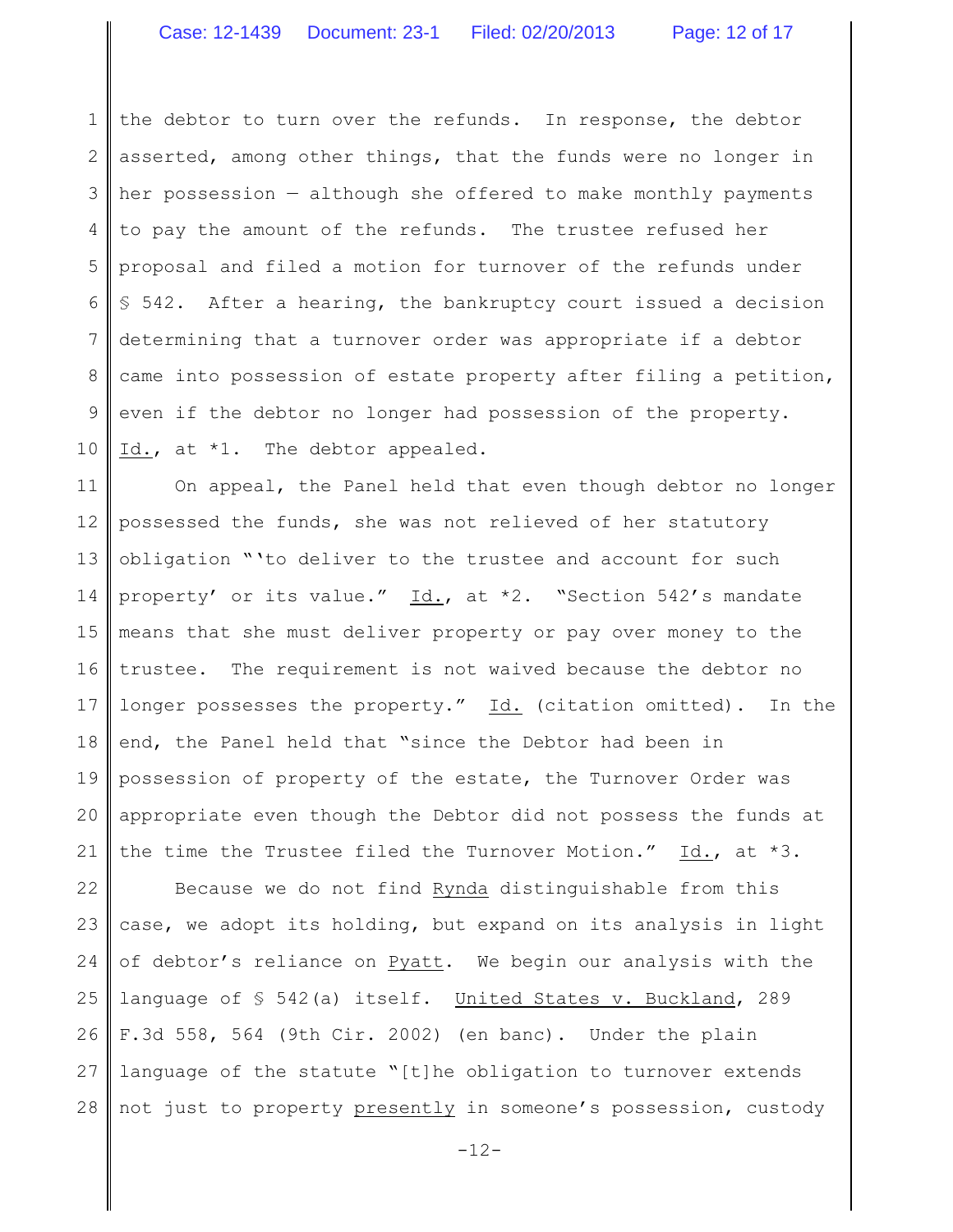1 2 3 4 5 6 7 8 or control but to property in its 'possession, custody or control during the case.'" Boyer v. Davis (In re USA Diversified Prods., Inc.), 193 B.R. 868, 874-75 (Bankr. N.D. Ind. 1995) (emphasis in original). Here, there is no question that debtor was entitled to the tax refund on the petition date and that he received the refund post-petition. Thus, debtor was in "possession, custody, or control" of the property "during the case" as required under the statute.

9 10 11 12 13 14 15 16 17 18 19 Moreover, the plain language of the statute provides a broader remedy than turnover of property itself. Section 542(a) provides that "an entity . . . in possession, custody, or control, during the case, . . . shall deliver . . . and account for, such property or the value of such property." (Emphasis added). "[I]f the statute [were] read to require current possession of the property, the language allowing a trustee to alternatively recover 'the value of the property' would become superfluous, as the trustee could only recover the property itself." In re Ruiz, 455 B.R. at 751. The statute should not be interpreted so as to render one part inoperative. Id.

20 21 22 23 24 25 26 27 28 In addition, the pre-Code practice of requiring possession must be viewed in context. In Maggio, 333 U.S. 56, the trustee brought a motion to hold Maggio in contempt for failing to turn over property of the estate. "Numerous courts, including Maggio, were troubled by the possibility that a turnover order might be issued against a party who could not possibly comply with it, because the property in question was no longer in its possession, and then attempt to force that party to do the impossible through contempt proceedings." In re USA Diversified

 $-13-$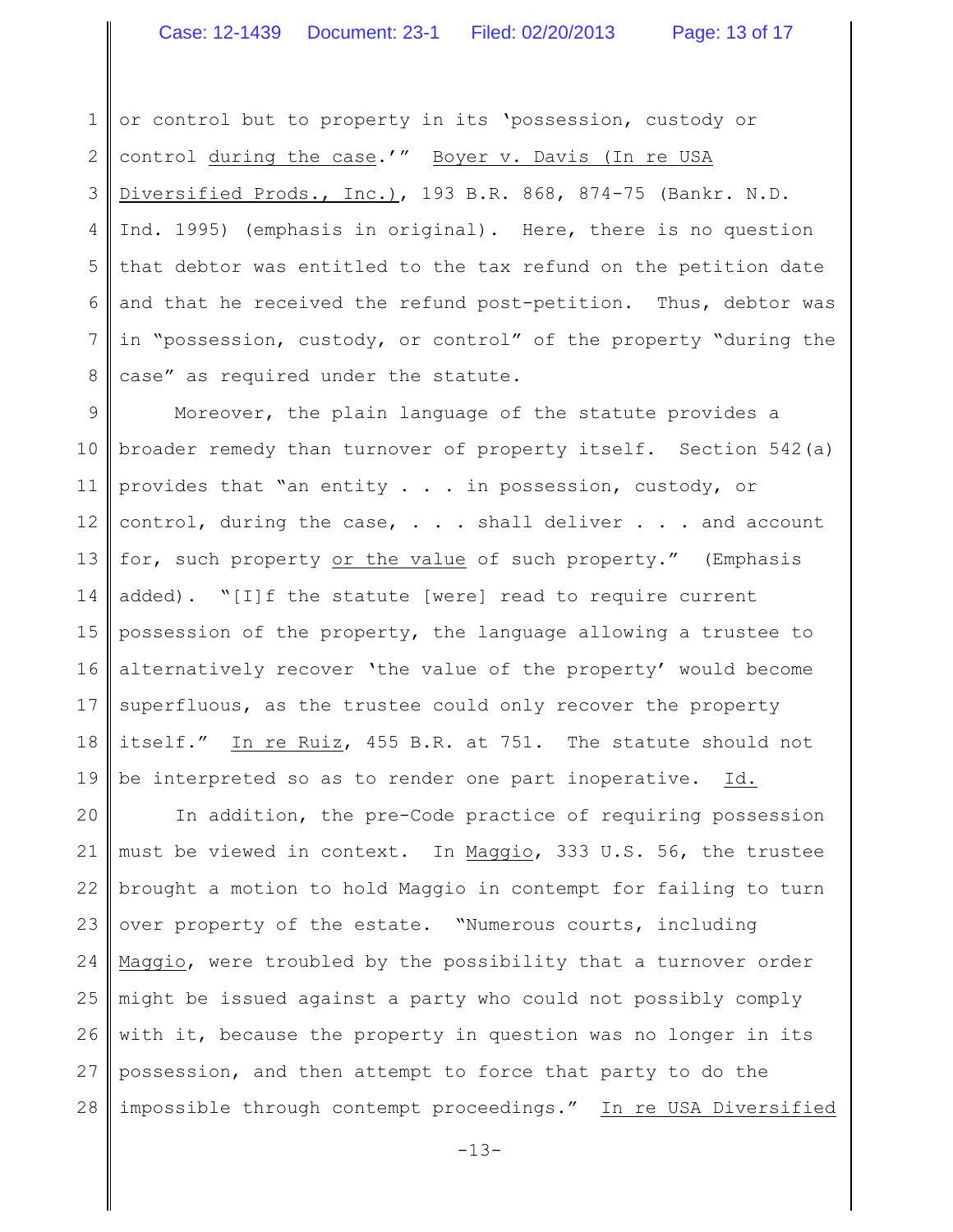1 2 3 4 5 6 7 8 9 10 11 12 13 Prods., Inc., 193 B.R. at 876. Even then, if the party did not have present possession, it only meant that the trustee could not seek to enforce turnover through contempt, but instead was required to initiate a plenary proceeding in an effort to obtain a money judgment for what the turnover respondent no longer possessed. Id. at 877. Considered in this context, the United States Supreme Court in Maggio "held that turnover was appropriate only 'when the evidence satisfactorily establishes the existence of the property or its proceeds, and possession thereof, by the defendant at the time of the [turnover] proceeding.'" In re Bailey, 380 B.R. at 491 (quoting Maggio, 333 U.S. at 63-64). Whatever the procedures then, the plain language of  $\S$  542(a) has no "present possession" requirement.

14 15 16 17 18 19 20 21 22 23 24 25 26 We also conclude that the Pyatt court's concern with a trustee's double recovery is unfounded. Section 550(d)'s prohibition on double recovery references statutes that relate to the trustee's avoidance powers (§§ 544, 545, 547–549, 553(b) and  $724(a)$ ). Because § 542(a) addresses not avoidance, but turnover of property of the estate, "little, if anything, should be read into the failure to include  $$542(a)$  in the provisions of § 550." In re Ruiz, 455 B.R. at 751-52. Moreover, "if a trustee sought a double recovery, the party from whom the second recovery was sought could raise as an equitable defense to turnover that the bank account constituted effectively a single asset, and the trustee should not be able to recover the same asset twice." Id. at 752.

27 28 The upshot of this analysis is clear: even though debtor no longer possessed the funds, he was not relieved of his

 $-14-$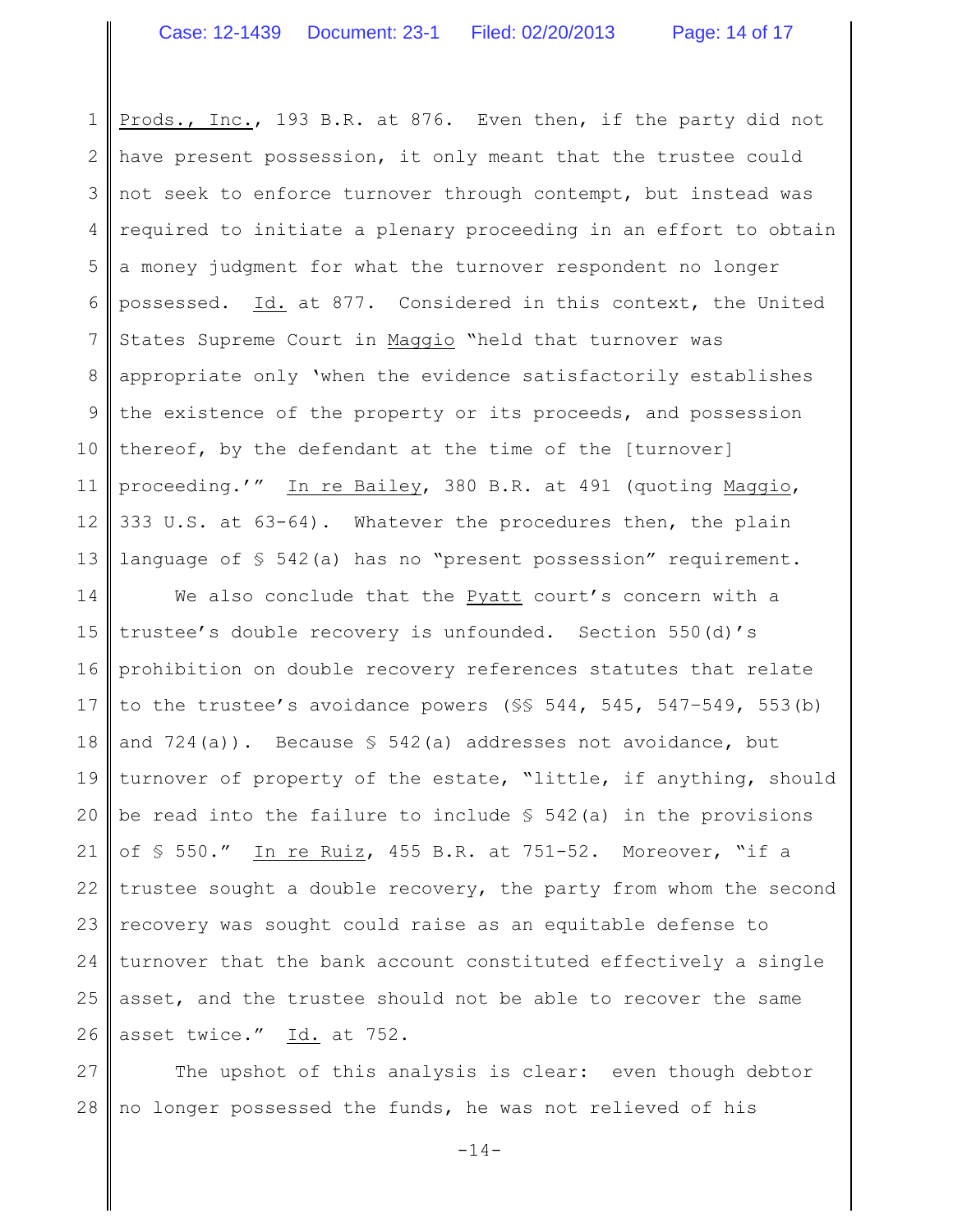1 2 3 4 5 6 7 8 9 10 11 12 13 14 15 16 17 18 19 20 21 22 23 24 25 26 statutory obligation "'to deliver to the trustee and account for such property' or its value." Rynda, 2012 WL 603657, at \*2. Our conclusion is consistent with the Ninth Circuit's holding in Nichols, 491 F.3d 987. In that case, the issue was whether the debtors' overpayment of taxes, which entitled them to an immediate refund, was property of their estate subject to turnover. The debtors elected to leave the overpayments on deposit with the United States and the State of Arizona and to apply the overpayments to their future tax liability. Upon discovery, the trustee required debtors to turn over the unpaid balance on their taxes to the estate. The Ninth Circuit held that the right to receive a tax refund constituted an interest in property and, therefore, it followed that the debtors' election to waive the carryback and relinquish the right to a refund necessarily implicated a property interest. The court determined that the debtors had exchanged a right to present property for the right to it later and thus the value of the tax credit was subject to the trustee's avoidance powers. Thus, even though the funds were not presently in the debtors' possession, the trustee had authority to compel turnover of the value of the tax credit from the debtors. Compare United States v. Gould (In re Gould), 401 B.R. 415 (9th Cir. BAP 2009) (fact that the debtor had spent tax refund which he was not entitled to did not make Internal Revenue Service's appeal moot because debtor could be ordered to pay back the money), aff'd, 603 F.3d 1110 (9th Cir. 2010).

27 28 In sum, we hold that  $\S$  542(a) does not require the debtor to have current possession of the property which is subject to

 $-1.5-$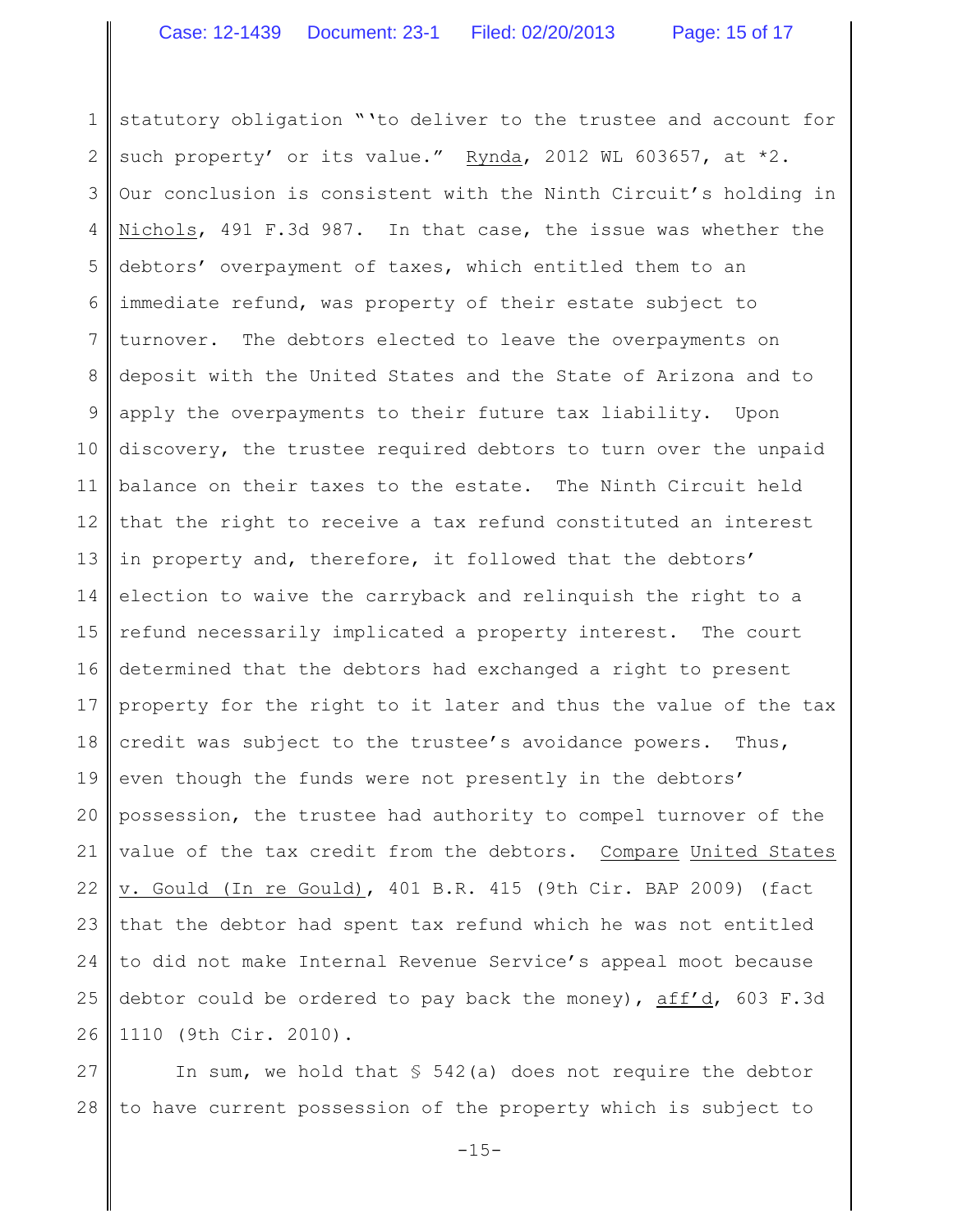1 2 3 4 5 6 7 8 turnover. "If a debtor demonstrates that [he] is not in possession of the property of the estate or its value at the time of the turnover action, the trustee is entitled to recovery of a money judgment for the value of the property of the estate." Rynda, 2012 WL 603657, at \*3. In addition, the refund here, approximately \$5,000, cannot be viewed as having an insignificant value to the estate.<sup>11</sup> Accordingly, the bankruptcy court properly granted the trustee's Turnover Motion.

#### 9 **D. Civil Rule 60(b) and Excusable Neglect**

10 11 12 13 14 15 16 Debtor's attorney argues on appeal that his failure to file amended Schedule C prior to the hearing on the Turnover Motion constitutes excusable neglect. Civil Rule 60(b)(1) grants bankruptcy courts discretion to relieve a party from a judgment or order for reason of "mistake, inadvertence, surprise, or excusable neglect," provided that the party moves for such relief not more than a year after the judgment was entered.

17 18 19 20 21 22 23 24 A Civil Rule 60(b) motion must be made in the bankruptcy court. After entry of the order granting the trustee's Turnover Motion, debtor made no such motion for the bankruptcy court to consider. At the hearing on this matter, the Panel urged debtor's counsel to proceed with the filing of a Civil Rule 60(b) motion because we generally do not decide issues on appeal that were not first presented to the bankruptcy court. In re E.R. Fegert, Inc., 887 F.2d at 957. Debtor must seek this

25

<sup>26</sup> 27 28  $11$  Although debtor contends the amount recovered by the trustee would be inconsequential because he is entitled to claimed exemptions, as previously explained, the issue of whether he is entitled to any exemption is not properly before us in this appeal.